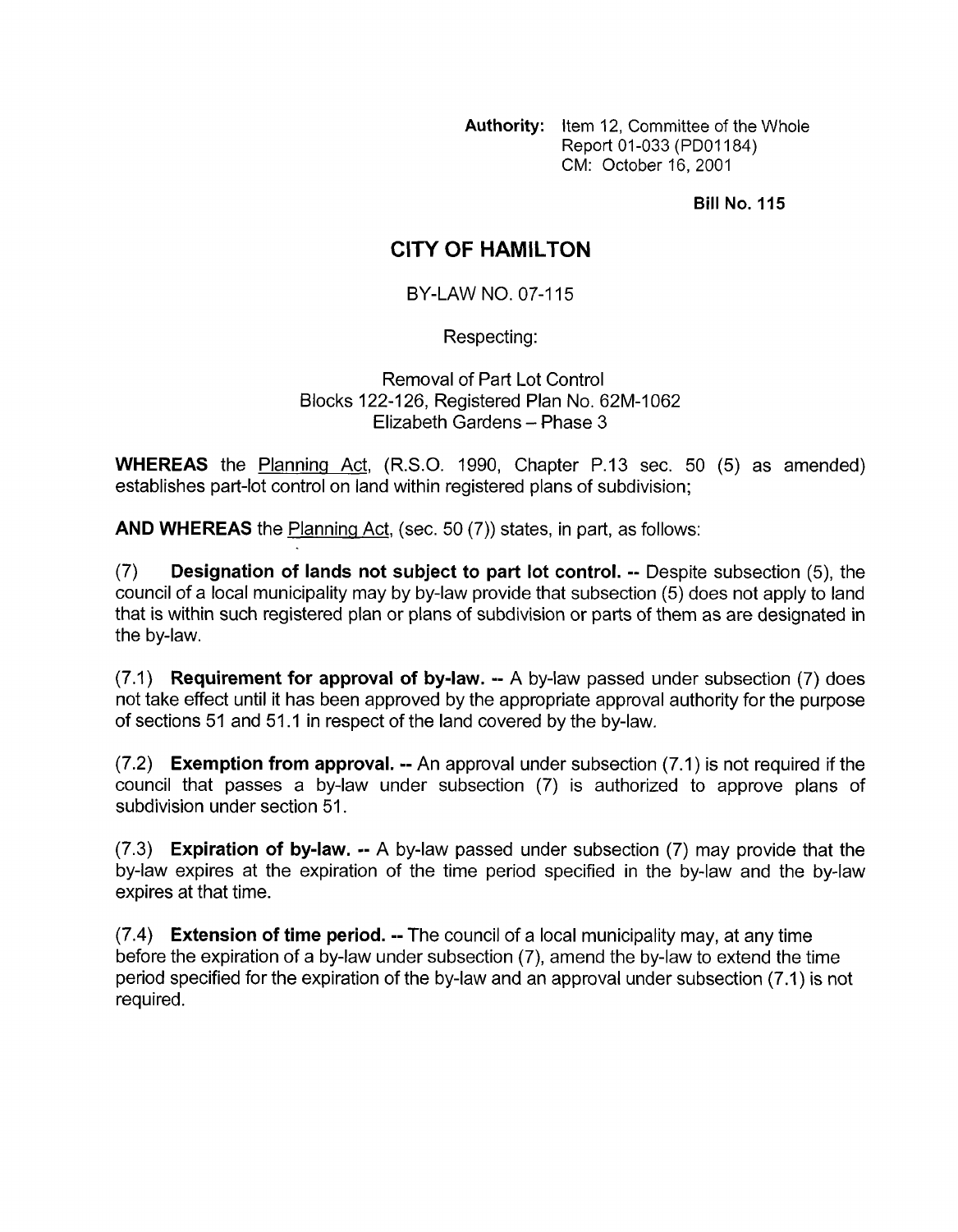## Removal of Part Lot Control Blocks 122-126, Registered Plan No. 62M-1062  $\gamma$

(7.5) **Amendment or repeal.** -- The council of a local municipality may, without an approval under subsection (7.1), repeal or amend a by-law passed under subsection (7) to delete part of the land described in it and, when the requirements of subsection (28) have been complied with, subsection (5) applies to the land affected by the repeal or amendment.

**AND WHEREAS** the land which is the subject of this By-law was, as of January Ist, 2001 - placed within the jurisdiction of the City of Hamilton, a new municipality incorporated as of January 1, 2001 by the City of Hamilton Act, 1999 (S.O. 1999, Chapter 14, Schedule C);

**AND WHEREAS** the City of Hamilton stands in the place of the former regional municipality, The Regional Municipality of Hamilton-Wentworth and in the place of the former area municipalities of the said Region;

**AND WHEREAS** as provided for in section 50 (7.2) quoted above, this by-law is exempt from an approval in addition to this By-law of the Council of the City of Hamilton because City Council is authorized to approve plans of subdivision under section 51 of the Planninq Act.

**NOW THEREFORE** the Council of the City of Hamilton enacts as follows:

1. Subsection 5 of Section 50 of the Planning Act, for the purpose of creating four **(4)** lots for street townhouse dwellings, shown as Parts 1-4, inclusive, on deposited Reference Plan 62R-17806, shall not apply to the portion of the registered plan of subdivision that is designated as follows:

Block 122, Registered Plan No. 62M-1062 in the City of Hamilton (Glanbrook)

2. Subsection 5 of Section 50 of the Planning Act, for the purpose of creating four (4) lots for street townhouse dwellings, shown as Parts 1-4, inclusive, on deposited Reference Plan 62R-17809, shall not apply to the portion of the registered plan of subdivision that is designated as follows:

Block 123, Registered Plan No. 62M-1062 in the City of Hamilton (Glanbrook)

**3.**  Subsection 5 of Section 50 of the Planning Act, for the purpose of creating six (6) lots for street townhouse dwellings, shown as Parts 1-6, inclusive, on deposited Reference Plan 62R-17815, shall not apply to the portion of the registered plan of subdivision that is designated as follows:

Block 124, Registered Plan No. 62M-1062 in the City of Hamilton (Glanbrook)

4. Subsection 5 of Section 50 of the Planning Act, for the purpose of creating six (6) lots for street townhouse dwellings, shown as Parts 1-6, inclusive, on deposited Reference